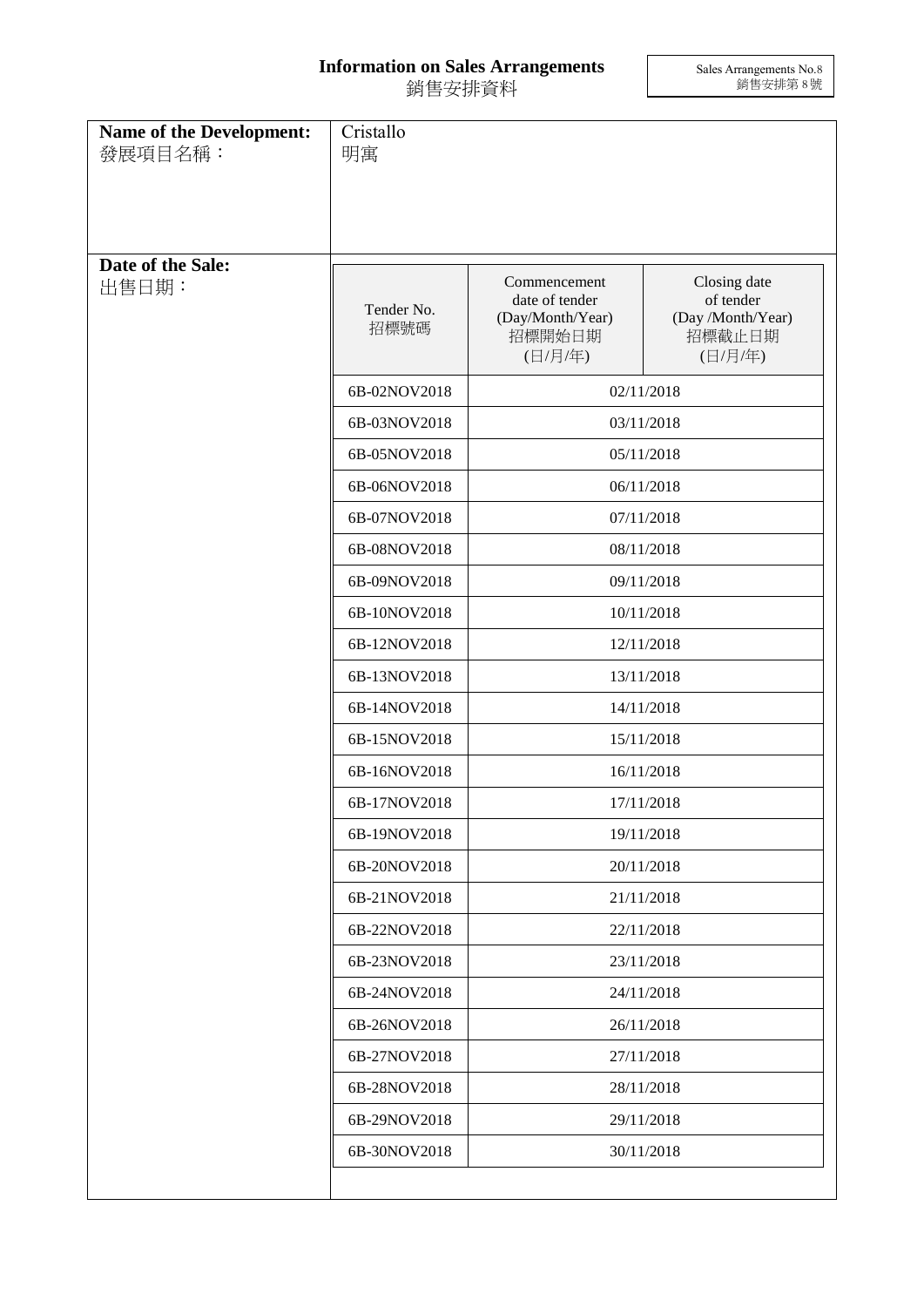| Time of the Sale:                                                                           |                                                                     |                                          |                                     |  |  |
|---------------------------------------------------------------------------------------------|---------------------------------------------------------------------|------------------------------------------|-------------------------------------|--|--|
| 出售時間:                                                                                       | Tender No.<br>招標號碼                                                  | Commencement<br>time of tender<br>招標開始時間 | Closing time<br>of tender<br>招標截止時間 |  |  |
|                                                                                             | 6B-02NOV2018                                                        | 11:00 a.m. 上午 11時                        | 12:00 noon 正午 12時                   |  |  |
|                                                                                             | 6B-03NOV2018                                                        | 11:00 a.m. 上午 11時                        | 12:00 noon 正午 12時                   |  |  |
|                                                                                             | 6B-05NOV2018                                                        | 11:00 a.m. 上午 11時                        | 12:00 noon 正午 12時                   |  |  |
|                                                                                             | 6B-06NOV2018                                                        | 11:00 a.m. 上午 11時                        | 12:00 noon 正午 12時                   |  |  |
|                                                                                             | 6B-07NOV2018                                                        | 11:00 a.m. 上午 11時                        | 12:00 noon 正午 12時                   |  |  |
|                                                                                             | 6B-08NOV2018                                                        | 11:00 a.m. 上午 11時                        | 12:00 noon 正午 12時                   |  |  |
|                                                                                             | 6B-09NOV2018                                                        | 11:00 a.m. 上午 11時                        | 12:00 noon 正午 12時                   |  |  |
|                                                                                             | 6B-10NOV2018                                                        | 11:00 a.m. 上午 11時                        | 12:00 noon 正午 12時                   |  |  |
|                                                                                             | 6B-12NOV2018                                                        | 11:00 a.m. 上午 11時                        | 12:00 noon 正午 12時                   |  |  |
|                                                                                             | 6B-13NOV2018                                                        | 11:00 a.m. 上午 11時                        | 12:00 noon 正午 12時                   |  |  |
|                                                                                             | 6B-14NOV2018                                                        | 11:00 a.m. 上午 11時                        | 12:00 noon 正午 12時                   |  |  |
|                                                                                             | 6B-15NOV2018                                                        | 11:00 a.m. 上午 11時                        | 12:00 noon 正午 12時                   |  |  |
|                                                                                             | 6B-16NOV2018                                                        | 11:00 a.m. 上午 11時                        | 12:00 noon 正午 12時                   |  |  |
|                                                                                             | 6B-17NOV2018                                                        | 11:00 a.m. 上午 11時                        | 12:00 noon 正午 12時                   |  |  |
|                                                                                             | 6B-19NOV2018                                                        | 11:00 a.m. 上午 11時                        | 12:00 noon 正午 12時                   |  |  |
|                                                                                             | 6B-20NOV2018                                                        | 11:00 a.m. 上午 11時                        | 12:00 noon 正午 12時                   |  |  |
|                                                                                             | 6B-21NOV2018                                                        | 11:00 a.m. 上午 11時                        | 12:00 noon 正午 12時                   |  |  |
|                                                                                             | 6B-22NOV2018                                                        | 11:00 a.m. 上午 11時                        | 12:00 noon 正午 12時                   |  |  |
|                                                                                             | 6B-23NOV2018                                                        | 11:00 a.m. 上午 11時                        | 12:00 noon 正午 12時                   |  |  |
|                                                                                             | 6B-24NOV2018                                                        | 11:00 a.m. 上午 11時                        | 12:00 noon 正午 12時                   |  |  |
|                                                                                             | 6B-26NOV2018                                                        | 11:00 a.m. 上午 11時                        | 12:00 noon 正午 12時                   |  |  |
|                                                                                             | 6B-27NOV2018                                                        | 11:00 a.m. 上午 11時                        | 12:00 noon 正午 12時                   |  |  |
|                                                                                             | 6B-28NOV2018                                                        | 11:00 a.m. 上午 11時                        | 12:00 noon 正午 12時                   |  |  |
|                                                                                             | 6B-29NOV2018                                                        | 11:00 a.m. 上午 11時                        | 12:00 noon 正午 12時                   |  |  |
|                                                                                             | 6B-30NOV2018                                                        | 11:00 a.m. 上午 11時                        | 12:00 noon 正午 12時                   |  |  |
|                                                                                             | (Note : please refer to "Other matters" below)<br>(注意: 請參閱下文「其他事項」) |                                          |                                     |  |  |
| Place where the sale will                                                                   | 19th Floor, Railway Plaza, 39 Chatham Road South, Tsim Sha          |                                          |                                     |  |  |
| take place:<br>出售地點:                                                                        | Tsui, Kowloon<br>九龍尖沙咀漆咸道南39號鐵路大廈19樓                                |                                          |                                     |  |  |
|                                                                                             |                                                                     |                                          |                                     |  |  |
| <b>Number of specified</b><br>residential properties<br>that will be offered to be<br>sold: | $\mathbf{1}$                                                        |                                          |                                     |  |  |
| 將提供出售的指明住宅物<br>業的數目                                                                         |                                                                     |                                          |                                     |  |  |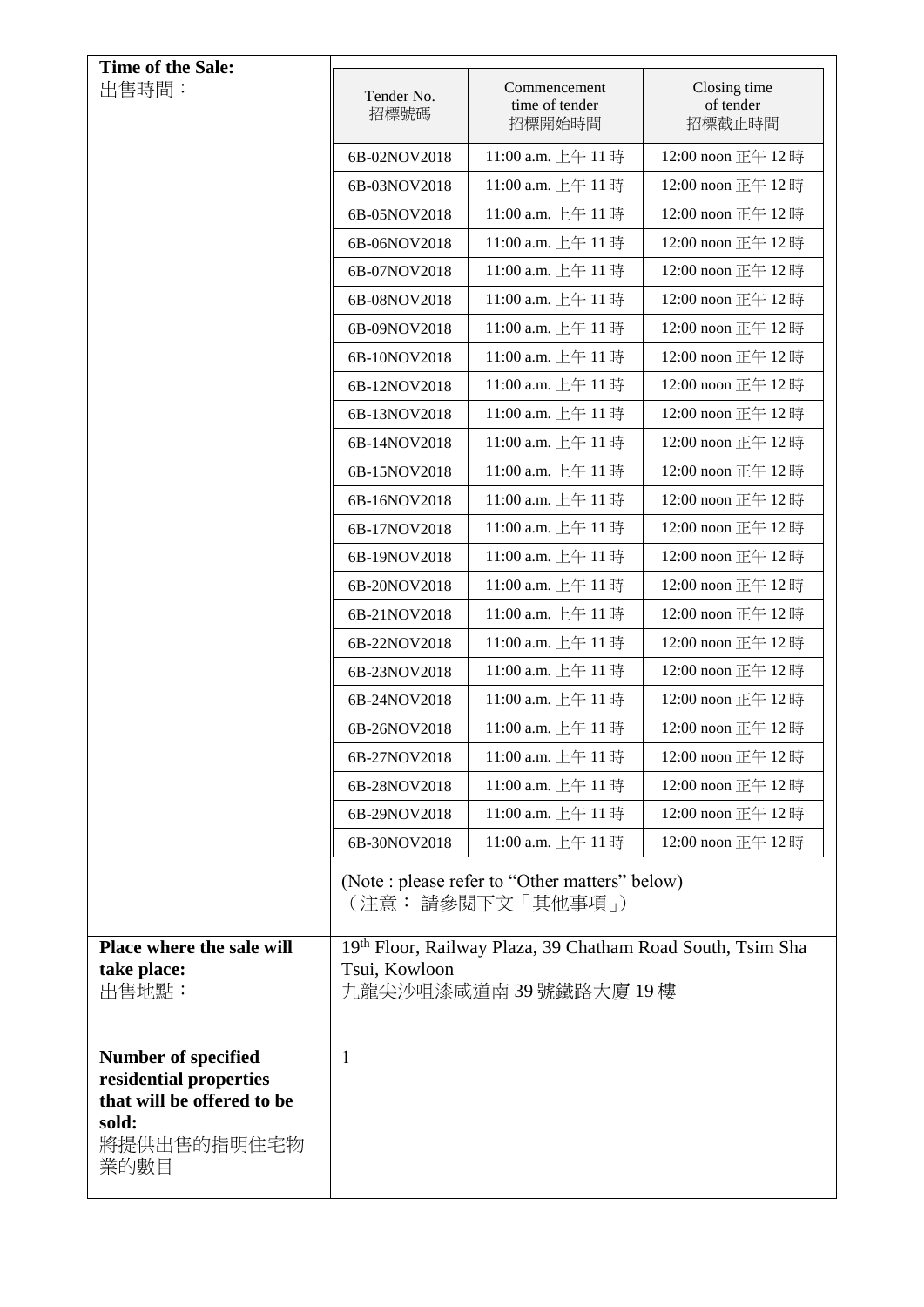## **Description of the residential properties that will be offered to be sold:**

將提供出售的指明住宅物業的描述:

The following flat(s): 以下單位 :

6B

**The method to be used to determine the order of priority in which each of the persons interested in purchasing any of the specified residential properties may select the residential property that the person wishes to purchase:** 

將會使用何種方法,決定有意購買該等指明住宅物業的每名人士可揀選其意欲購買的住宅 物業的優先次序:

Subject to other matters, sale by tender - see details and particulars in the tender notices. Details and particulars in the tender notices under different Tender No. are different. 受制於其他事項,以招標方式出售 - 請參閱指明住宅物業的招標公告的細節和詳情。不同 招標號碼下招標公告的細節和詳情會有不同。

During the following periods, the tender notices and other relevant tender documents of the specified residential properties will be made available for collection free of charge at 19/F, Railway Plaza, 39 Chatham Road South, Tsim Sha Tsui, Kowloon:-

於以下時段,招標公告及其他有關招標文件可於九龍尖沙咀漆咸道南39號鐵路大廈19樓免 費領取:

| Tender No.<br>招標號碼 | Specified residential properties that will be<br>offered to be sold<br>將提供出售的指明住宅物業的數目             | Tender notice and other relevant tender documents<br>will be made available for collection during the<br>following periods<br>於以下時段,招標公告及<br>其他相關招標文件可供領取 |                                         |
|--------------------|----------------------------------------------------------------------------------------------------|-----------------------------------------------------------------------------------------------------------------------------------------------------------|-----------------------------------------|
|                    |                                                                                                    | Date<br>(Day/Month/Year)<br>日期(日/月/年)                                                                                                                     | Time<br>時間                              |
| 6B-02NOV2018       | All the specified residential properties set out in<br>the Sales Arrangements<br>所有於銷售安排中列出的指明住宅物業 | 02/11/2018                                                                                                                                                | 9:00 a.m. to 12:00 noon<br>上午9時至正午12時   |
| 6B-03NOV2018       | All the available and remaining<br>specified properties<br>所有可供出售及餘下的指明住宅物業                        | 03/11/2018                                                                                                                                                | 9:00 a.m. to 12:00 noon<br>上午9時至正午12時   |
| 6B-05NOV2018       | All the available and remaining<br>specified properties<br>所有可供出售及餘下的指明住宅物業                        | 05/11/2018                                                                                                                                                | 9:00 a.m. to $12:00$ noon<br>上午9時至正午12時 |
| 6B-06NOV2018       | All the available and remaining<br>specified properties<br>所有可供出售及餘下的指明住宅物業                        | 06/11/2018                                                                                                                                                | 9:00 a.m. to $12:00$ noon<br>上午9時至正午12時 |
| 6B-07NOV2018       | All the available and remaining<br>specified properties<br>所有可供出售及餘下的指明住宅物業                        | 07/11/2018                                                                                                                                                | 9:00 a.m. to 12:00 noon<br>上午9時至正午12時   |
| 6B-08NOV2018       | All the available and remaining<br>specified properties<br>所有可供出售及餘下的指明住宅物業                        | 08/11/2018                                                                                                                                                | 9:00 a.m. to 12:00 noon<br>上午9時至正午12時   |
| 6B-09NOV2018       | All the available and remaining<br>specified properties<br>所有可供出售及餘下的指明住宅物業                        | 09/11/2018                                                                                                                                                | 9:00 a.m. to 12:00 noon<br>上午9時至正午12時   |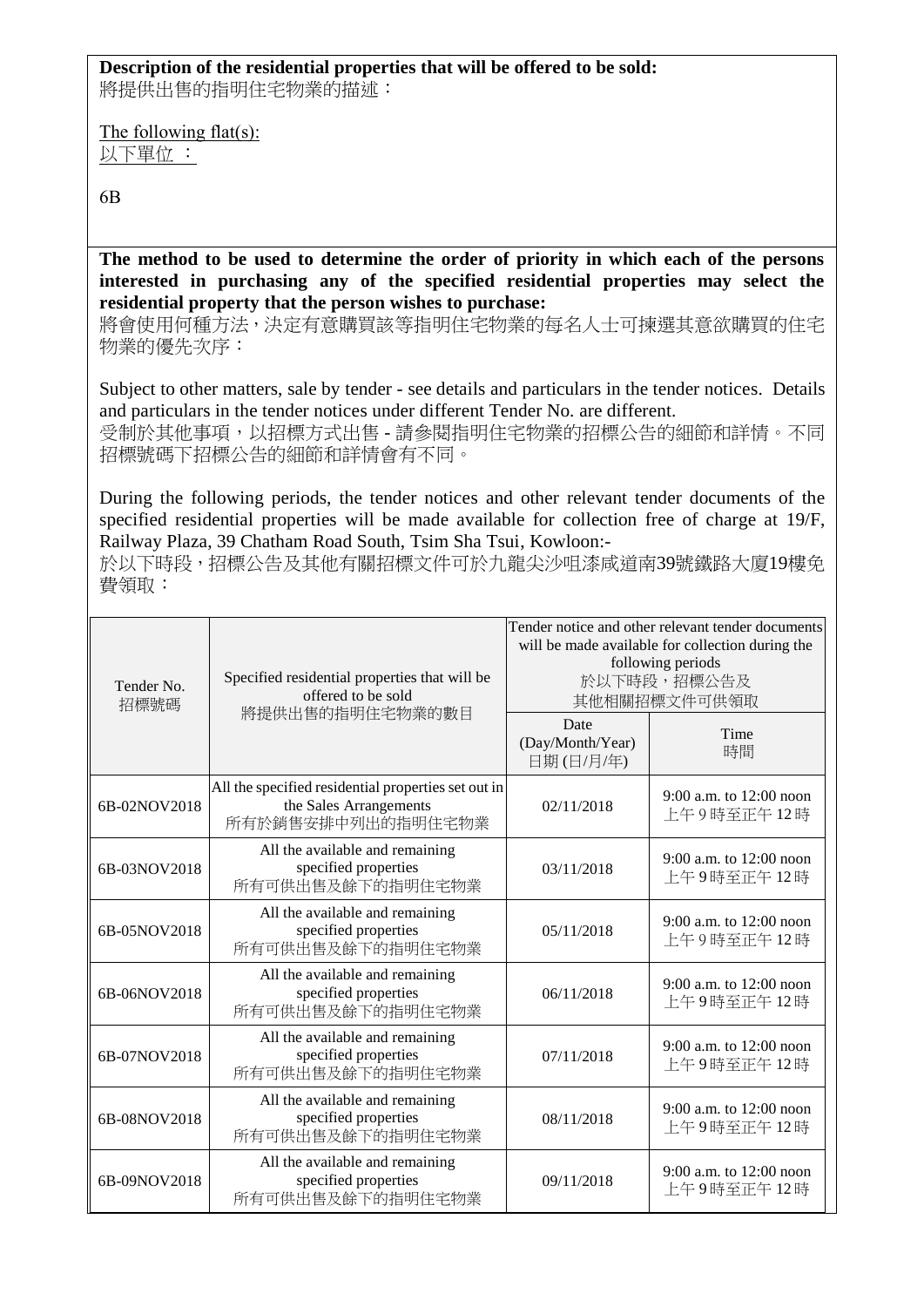| 6B-10NOV2018 | All the available and remaining<br>specified properties<br>所有可供出售及餘下的指明住宅物業 | 10/11/2018 | 9:00 a.m. to $12:00$ noon<br>上午9時至正午12時   |
|--------------|-----------------------------------------------------------------------------|------------|-------------------------------------------|
| 6B-12NOV2018 | All the available and remaining<br>specified properties<br>所有可供出售及餘下的指明住宅物業 | 12/11/2018 | 9:00 a.m. to 12:00 noon<br>上午9時至正午12時     |
| 6B-13NOV2018 | All the available and remaining<br>specified properties<br>所有可供出售及餘下的指明住宅物業 | 13/11/2018 | 9:00 a.m. to 12:00 noon<br>上午9時至正午12時     |
| 6B-14NOV2018 | All the available and remaining<br>specified properties<br>所有可供出售及餘下的指明住宅物業 | 14/11/2018 | $9:00$ a.m. to $12:00$ noon<br>上午9時至正午12時 |
| 6B-15NOV2018 | All the available and remaining<br>specified properties<br>所有可供出售及餘下的指明住宅物業 | 15/11/2018 | 9:00 a.m. to 12:00 noon<br>上午9時至正午12時     |
| 6B-16NOV2018 | All the available and remaining<br>specified properties<br>所有可供出售及餘下的指明住宅物業 | 16/11/2018 | 9:00 a.m. to 12:00 noon<br>上午9時至正午12時     |
| 6B-17NOV2018 | All the available and remaining<br>specified properties<br>所有可供出售及餘下的指明住宅物業 | 17/11/2018 | 9:00 a.m. to 12:00 noon<br>上午9時至正午12時     |
| 6B-19NOV2018 | All the available and remaining<br>specified properties<br>所有可供出售及餘下的指明住宅物業 | 19/11/2018 | 9:00 a.m. to 12:00 noon<br>上午9時至正午12時     |
| 6B-20NOV2018 | All the available and remaining<br>specified properties<br>所有可供出售及餘下的指明住宅物業 | 20/11/2018 | 9:00 a.m. to 12:00 noon<br>上午9時至正午12時     |
| 6B-21NOV2018 | All the available and remaining<br>specified properties<br>所有可供出售及餘下的指明住宅物業 | 21/11/2018 | 9:00 a.m. to 12:00 noon<br>上午9時至正午12時     |
| 6B-22NOV2018 | All the available and remaining<br>specified properties<br>所有可供出售及餘下的指明住宅物業 | 22/11/2018 | 9:00 a.m. to 12:00 noon<br>上午9時至正午12時     |
| 6B-23NOV2018 | All the available and remaining<br>specified properties<br>所有可供出售及餘下的指明住宅物業 | 23/11/2018 | 9:00 a.m. to 12:00 noon<br>上午9時至正午12時     |
| 6B-24NOV2018 | All the available and remaining<br>specified properties<br>所有可供出售及餘下的指明住宅物業 | 24/11/2018 | 9:00 a.m. to 12:00 noon<br>上午9時至正午12時     |
| 6B-26NOV2018 | All the available and remaining<br>specified properties<br>所有可供出售及餘下的指明住宅物業 | 26/11/2018 | $9:00$ a.m. to $12:00$ noon<br>上午9時至正午12時 |
| 6B-27NOV2018 | All the available and remaining<br>specified properties<br>所有可供出售及餘下的指明住宅物業 | 27/11/2018 | 9:00 a.m. to 12:00 noon<br>上午9時至正午12時     |
| 6B-28NOV2018 | All the available and remaining<br>specified properties<br>所有可供出售及餘下的指明住宅物業 | 28/11/2018 | 9:00 a.m. to 12:00 noon<br>上午9時至正午12時     |
| 6B-29NOV2018 | All the available and remaining<br>specified properties<br>所有可供出售及餘下的指明住宅物業 | 29/11/2018 | 9:00 a.m. to 12:00 noon<br>上午9時至正午12時     |
| 6B-30NOV2018 | All the available and remaining<br>specified properties<br>所有可供出售及餘下的指明住宅物業 | 30/11/2018 | 9:00 a.m. to 12:00 noon<br>上午9時至正午12時     |